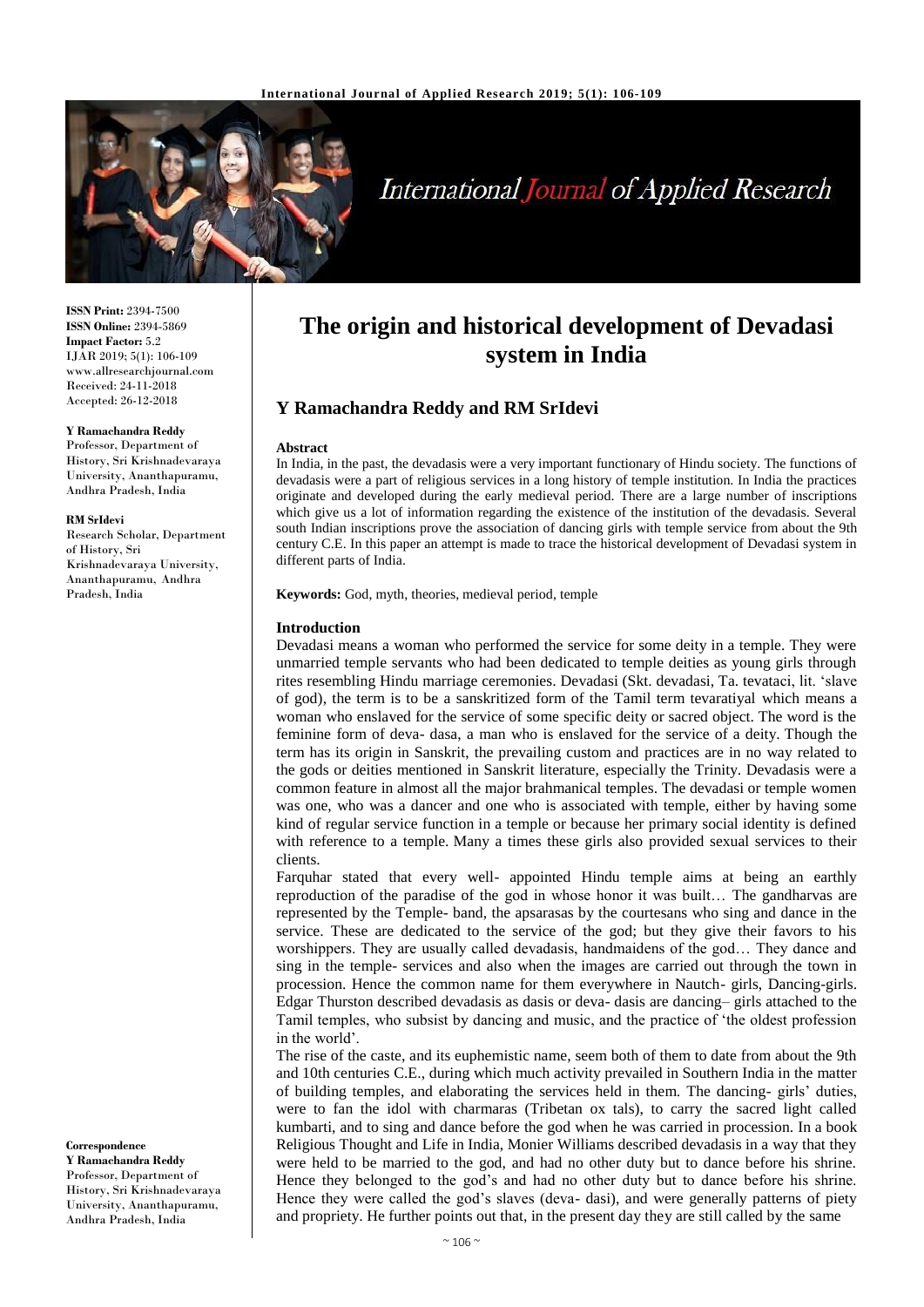name, but are rather slaves to the licentious passions of the profligate brahmans of the temples to which they belong. What surprised him the most was the number of these girls and the weight of the ornaments that they wore; especially in the case of those attached to the temples in southern India for they had a profitable trade under the sanction of religion. Saskia C. Kersenboom- Story understand the devadasi as an expressive semiotic unit which signifying the mythicalaesthetic- cum- ritual object residing in the collective consciousness of Hindu tradition. Marglin considered devadasis as a very specialized, unusual group of women and one who acted as the harbingers of auspiciousness to a state and society. They do not marry any mortal men and their dedication to temple service is regarded as constituting a marriage with the main deity. Leslie Orr stated that the temple women to be a woman, one who may or may not be a prostitute or dancer who is associated with temple, either by having some kind of regular service function in a temple or because her primary social identity is defined with reference to a temple. Venkatramaiah said that some women were employed in temples as workers and those well versed in dance and music would dance and sing in the temples on certain specific occasions. They were not harlots or prostitutes. They were spinsters who might leave the service in the temples and enter into married life if they should so desire.

# **Overview of Literature**

Gailomvedt,  $(1983)$ <sup>[11]</sup> considers that the devdasi system enslaves women and oppresses dalits in the name of religion. The devdasi's life was unique, not only because of her sexual function or because she was supposed to be sacred to and often possessed by the goddess. Her whole way of life was far removed from the life of ordinary women, was in fact almost a reversal of their life. She was free to wander anywhere, in or out of the village, free to work at any profession or occupation, and earn an income.

Pratibha Desai (2007)  $[17]$  opines that the devadasi cult is evil system where many backward women are exploited in the name of religion. It is more in the borders of Karnataka and Maharashtra States. devadasi cult is one of important Prostitute Fitting Centre through which more number of devadasis are provided to the brothels of nearby towns. This is major cause to spread of HIV/ Aids. Poverty and employment are the major factors to encourage the devadasi cult. Hence, it needs to be tackled properly for its eradication.

Maria-Costanza Torri (2009) <sup>[16]</sup> explores the origin of 'devadasi' practice and its evolution over time as well as its religious and ritual meaning, while attempting to identify the main factors explaining the signification of the 'devadasi' system in the past. Secondly it analyses the social status and economic condition of 'devadasis' and draws a global view of the reasons why young girls are still today consecrated in rural areas. Our argument is that the sanctions provided by social custom and apparently by religion are strictly combined with economic and social pressures. The social control and hegemonic masculinity of upper caste men is asserted and maintained through defilement and appropriation of lower caste and 'dalit' women's sexuality. The symbolic meaning of the devadasis relies upon the gendering and sexualising of caste relations of domination and subordination. The article examines the intersections between gender, caste and violence.

Nash Colundalur (2011)  $[14]$  regrets that the devadasis face discrimination and indignities on the basis of caste, remain politically powerless and suffer from acute poverty, oppression and exploitation. They run high chances of acquiring sexually transmitted diseases. Although in independent India, many steps have been taken to prevent the system and rehabilitate the Devadasies, they are not enough to improve the situation as the root cause of poverty continues to push young girl to the roads of 'sacred prostitution'.

Babasaheb S. Ghatage  $(2012)$ <sup>[12]</sup> suggests that illiteracy, superstition and poverty among the backward caste communities are the root causes behind the continuation of the Devdasi tradition, it would be appropriate to attack these through organized effort; particularly, the Government should spread head this effort by allocating trained personnel and resources for eradicating Devdasi and such other evil traditions. Radio, Television, Mass Media should not accept such belief for propaganda in the name of part of culture but should work with anti-superstition drive. Government should stop the facilities such superstitious fairs such as provide S. T. Buses, Drinking Water Supplies, Security, Medicines and Protection of the people.

Kaveri Gurav *et al.* (2013) <sup>[13]</sup> examined the role of Devadasi brothel madams in promoting safe sex practices among sex workers. Qualitative, in-depth interviews were conducted with twelve brothel madams as a follow-up of a larger cohort study that aimed to understand the patterns and determinants of sex workers migration from northern Karnataka to southern Maharashtra, in India. Our research identified that madams were ex- sex workers, who entered into sex work through the traditional Devadasi system and currently manage Devadasi sex workers in their own brothels. The social and kinship relations between the madams and the sex workers form the basis on which these brothels function. Brothel madam's role in the promotion of safe sex and their influence on sex workers in seeking health care is tied to reciprocal kinship relations, reveals an important area of opportunity for HIV prevention efforts to fully exploit these positive aspects of these relationships within intervention design and service delivery to achieve more desirable health outcomes and to effectively address HIV risk and vulnerabilities within the context of brothel environment.

Kalaivani R.,  $(2015)$ <sup>[12]</sup> considers that almost in all the parts of India, there is an ancient tradition of offering young boys and girls to deities; the tradition is prevalent in many rural areas. Particularly southern Maharashtra and northern Karnataka state young boys and girls of tender age are offering to the Goddess Yallamma (or Renuka), whose main Shrine is situate in village "Soundati" in the nearby Belgaum district of Karnataka State (South India). These living sacrifices are known as "Devadasi" and they lead a wretched life. The word "Devadasi" might connote "Servant of god", but in reality a girl child who is dedicated to the goddess is no more than a prostitute. For centuries the repressive tradition of Devadasi system has been prevailing in many parts of India. Devadasi system is not only exploitation of men, women and impotents but it is the organizational exploitation of lower castes Dalits in the religious rituals. Sanction given to prostitution of helpless economically and socially deprived young girls and women; it is the glorification of humiliation of women.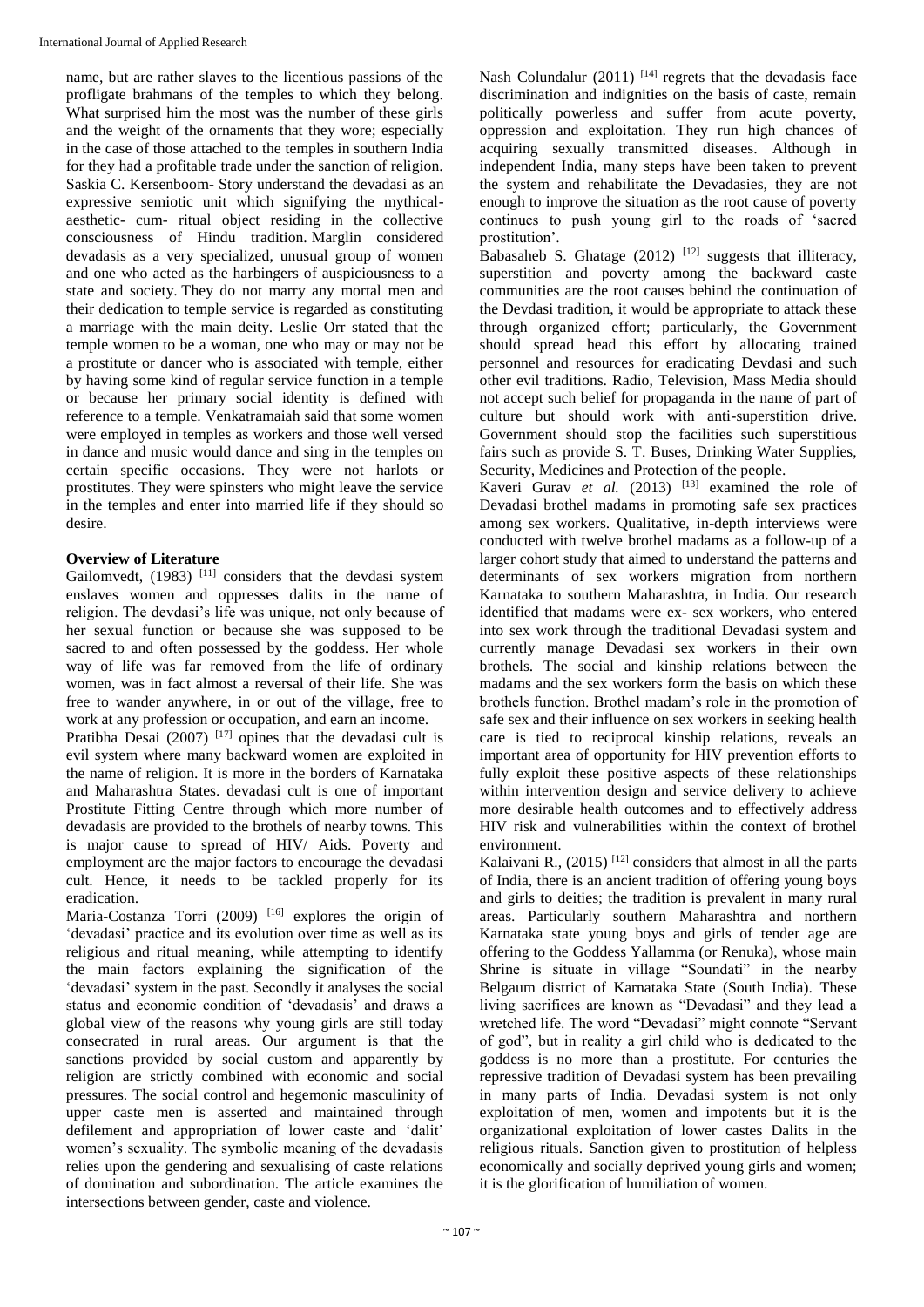### **Theories Related to the System**

There are many speculations and theories regarding the origin of the devadasi system. The theories are occupation and mother goddess theory, religious tradition theory, sanskritization theory, racial theory, political or selfless citizen theory, matriarchy to patriarchy theory, lineage continuation theory and traditional theory. The system of dedicating women for the ritual service was an ancient and universal practice. The customs were differed from each country on the basis of the period and their culture. Mesopotamia, Egypt, Greece, Babylonia and Cyprus were the few countries which the system of dedicating women to the religious service was flourished from several thousand years before. In the temples of Osiris and Isis, Aphrodite, Anu, and Ishtar were accumulated the women for sacred service respectively.

Generally the practice of dedicating women in the name of religion is termed as theogomy. James Frazer viewed that theogomy is the result of Mother Goddess worship. The custom was found in ancient India. Religious women were occupied a divine status and their roles were personified in the forms of Mother Goddess. Numerous material gifts offered to her. In mean time the Mother Goddess tradition came under the influence of Sanskritic tradition in a two way process. One was that the new myths were created and propagated, and another one was they were subjected by powerful male deities. The powers and capacities of the male deity were glorified. The concept of ritual purity and pollution were introduced. The shift from matriarchy to patriarchy reduced their status as mere ritual functionaries.

# **The Myth**

The myth behind dedication of girls to the goddess goes like this. Renuka, consort of sage Jamadagni, was a pure woman. She was so pure, that she could carry water in a freshlymoulded pot. She would mould one pot everyday on the banks of the river where she went to fetch water. On one of these trips, she happened to see a *Gandharva* couple bathing in the river. She was struck by the handsome looks of the male partner as she saw his reflection in the river waters. But, because of this "alleged violation" of her marital vows, the pot broke and her husband "caught" her in this "act of adultery". He decided that she had .sinned" by coveting a man who was not her husband. Angered by this puncture to his saintly ego, the sage at once ordered their 12-year-old son Parasuram to behead his own mother. The son did as told. Happy with his son"s unquestioned obedience, Jamadagni wished to bless him with a boon. The clever son requested his father to bring his mother back to life. At this point, the sage saw a *matangi* pass by. He beheaded her and attached the head to Renuka"s body. When Renuka was thus resurrected, with the body of a saintly woman and the head of a matangi, Jamadagni wished to make amends for having acted in fury. He blessed her saying that unmarried girls would worship her as their Goddess and these girls would be dedicated to her for the rest of their lives by "marrying" her and would then be ready to satisfy all sexual demands made on them by her son Parasuram, present as he was, within every man. The girls, said Jamadagni, would look at every man as Parasuram in human form and would thus readily satisfy his sexual needs without asking for anything in return – marriage in any form, or any kind of permanent bonding, or anything in cash or kind. These girls, Jamadagni endorsed, would have no right to turn back a man even if he

was a leper asking for sexual favours. Their source of livelihood would come from begging for alms from door to door on the Friday of every week in the name of *Yellamma.*

# **Historical Development of the Devadasi System**

Parasher-Sen considered the service of women in the temples in India was an innovation of the puranic religion. But the devadasi institution in India does not go back to 3rd century B.C.E. because the practice of worship in public temples was taking shape in the early centuries of the Christian era. Though the system existed in early centuries it was much practiced and prevailed in early medieval period onwards. Altekar pointed out that after the magnificent construction of the temples of Hindu gods, people began to feel in course of time that there should be singing girls attached to shrines to play music on the occasions of the different services and worships of the day. Leslie Orr also suggested that the system is prevailed from early medieval period onwards. M.G.S. Narayanan believed that the expansion of the temple system and growth of the bhakti movement brought into existence the class of temple dancing girls.

The medieval temple organization did not strike roots before the 4th century C.E. to 5th century C.E. Though the practice of worshipping images in public temples was taking shape in the early centuries of the Christian era, but the institutional character of the temple, its importance in the socio- economic life of the people, does not became noticeable before the 4th and 5th centuries C.E. The study of inscriptions shows that the inscription of devadasi started taking roots in the 7th century C.E. and 8th centuries C.E. The central part of the feudal age in India, from the 9th century C.E. to the 12th century C.E. marked the origin, development and maturity of the devadasi institution in South India. In India the whole process of social formation from 5th to 6th centuries C.E. onwards appears to be inseparably connected with developments in the field of religion. The conflict between Saivism and Vaishnavism and other religious values propagated the new religious ideology. This marked the new era in the religious temple preface. Religious sanctification of the political authority is an important characteristic of feudal polity. The temple was the hub of the social and economic life in a locality. Temples with devadasi drew liberal patronage from both rulers and private individuals. Even outside the temple devadasi was an integral feature of the social life. They emerged as sub- caste, with their own traditions, rules of behaviour and etiquette. The inscriptions also reveal that the 11th and the 12th centuries C.E. marked the period of maximum growth. Though the system started and flourished even before 10th century C.E., the development of the institution was not uniform everywhere. This was concentrated in some particular pockets which were economically and politically developed during 14th and 15th centuries C.E.

The custom got support from religious, political, economic and social situations which prevailed in the society in the period and region. All the royal courts in India were associated with the devadasi who were good dancers and singers.. Though, the devadasi system was prevalent throughout India but it did not flourish to a great extent in northern India due to various reasons. In the north it did not emerge as an institution as having a strong base in the society nor a common feature of majority temples there. On